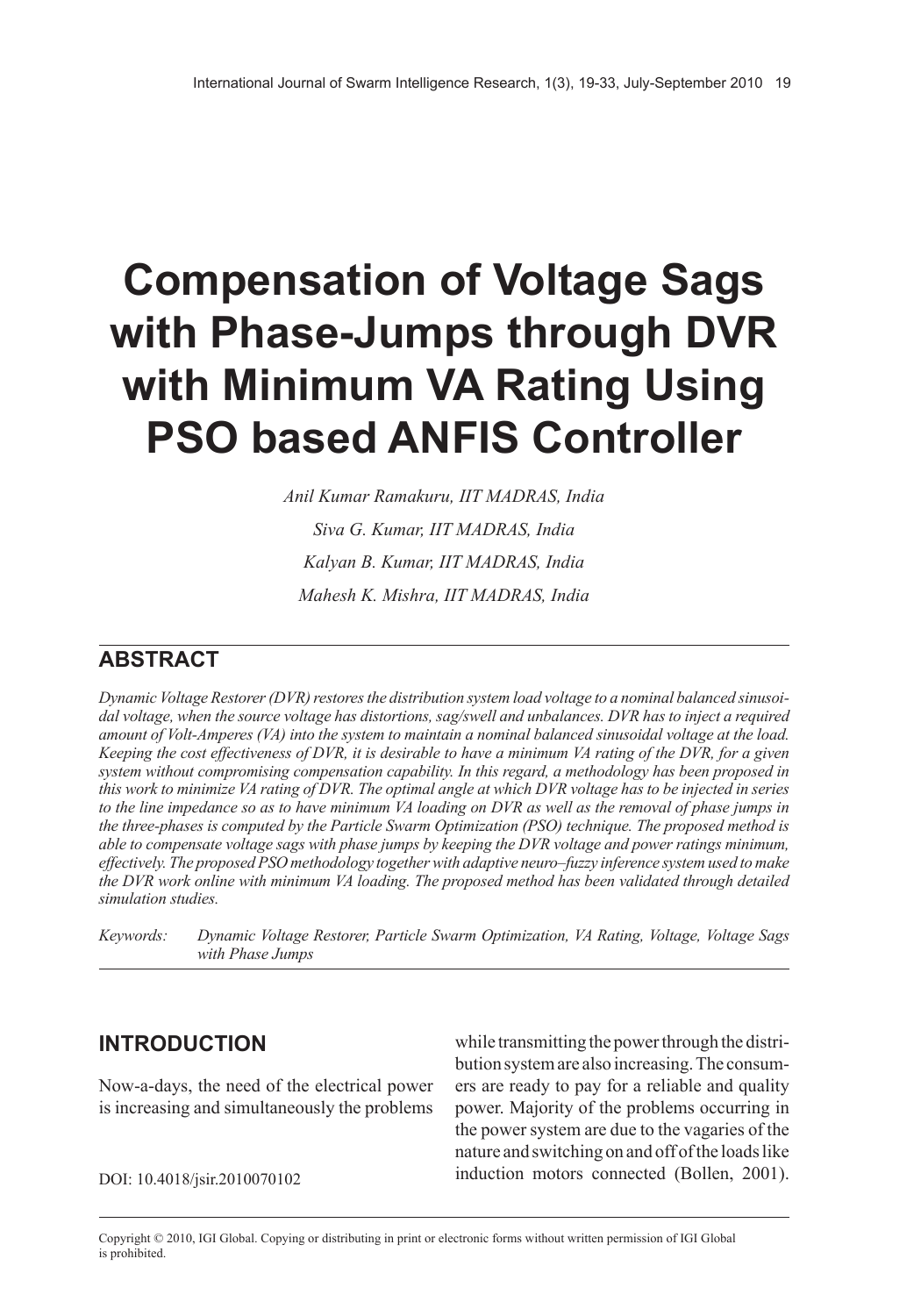The voltage related problems in a distribution network are harmonics, unbalances and sag/ swell (Hingorani, 1995). The interest in voltage sags is mainly due to the problems they cause on several types of equipment i.e., adjustablespeed drives, process-control equipment and computers which are very sensitive for voltage. Any short circuit in a transmission system will cause a voltage dip (Nielsen & Blaabjerg, 2001). A short circuit in a power system not only causes a drop in voltage magnitude but also a change in the phase angle relation among the three-phases. This is referred to as phase-angle jump associated with the voltage sag. Phaseangle jumps during three-phase faults are due to the difference in X/R ratio between the source and the feeder. A second cause of phase-angle jumps is the transformation of sags to lower voltage levels (Ghosh & Ledwich, 2001). These problems will affect other sensitive loads of the distribution system. The problems in the distribution system are cleared using custom power devices. Dynamic Voltage Restorer (DVR) is a series connected; custom power device to mitigate the voltage sags with phase jumps. Some methodologies to compensate the voltage sags/swells with phase jumps using DVR are proposed by Nielsen and Blaabjerg (2001) and Ghosh and Ledwich (2001). VA rating minimization for economical operation was not addressed by these methods. In this work, a method is proposed to compensate, the voltage sag/swells with phase jumps by DVR with minimum VA rating. In order to compensate the voltage sag/swell with phase jumps, the DVR has to inject required amount of Volt-Amperes (VA) into the system. The DVR VA rating is minimized in this work without compromising its sag/swell compensating capability using particle swarm optimization technique. Since, particle swarm optimization (PSO) is an offline optimization technique; it cannot be used for online applications like DVR. Hence, a PSO based ANFIS is used to find the optimal voltage and angle of injection of DVR in real time for compensating sag/swell with phase-jumps, with minimum VA loading. The proposed methodology is applied on a distribution system and the detailed simulation results are presented.

### **dynAMIc VOlTAgE rESTOrEr**

A DVR is a power electronic device, connected in series to the feeder, to protect the loads from typical voltage problems in distribution system. The schematic diagram of a series compensated distribution system is shown in Figure 1. In Figure 1, the source voltage is represented by  $v_s$ . The terms  $L_s$  and  $R_s$  represent feeder inductance and resistance. The terminal voltage and load voltage are represented by  $v_t$  and  $v_p$ respectively. The DVR is realized by a voltage source inverter with DC capacitor voltage  $V_{dc}$ and power electronic switches  $S_1$ ,  $S_2$ ,  $S_3$ ,  $S_4$ . The term  $L<sub>t</sub>$  represents the leakage inductance of the injection transformer and  $C_f$  represents the capacitance of the capacitor filter. The operating principle of the DVR is to inject a voltage  $(v_{\text{DVR}})$ of required magnitude and phase to compensate sag/swell and distortion in the terminal voltage  $(v<sub>t</sub>)$  and provide a balanced sinusoidal voltage  $(v_i)$  at the load. The reference DVR voltage to be injected  $(v_{DVR})$  is realized by switching  $S_1$ ,  $S_2$ ,  $S_3$ ,  $S_4$  through hysteresis control (Woodley, Morgan, & Sundaram, 1999).

In literature, three methods are proposed to compensate voltage sags (Quirl & Johnson, 2006). These methods are,

- (i) Pre-Sag compensation
- (ii) In-phase compensation
- (iii) Phase advance compensation.

The three methods of compensation of voltage sags can be explained by using the phasor diagram given in Figure 2. Here *V*<sub>S-presag</sub> and  $V_{S\text{-}sae}$  represent the pre-sag and sag voltages of the source respectively. *θ* represents the phase angle jump,  $V<sub>i</sub>$  is the load voltage obtained after compensation.  $\phi$  represents the angle between load voltage and source sag voltage.  $V_{pre}$ ,  $V_{in}$  and  $V_{opt}$  are the voltages that are in-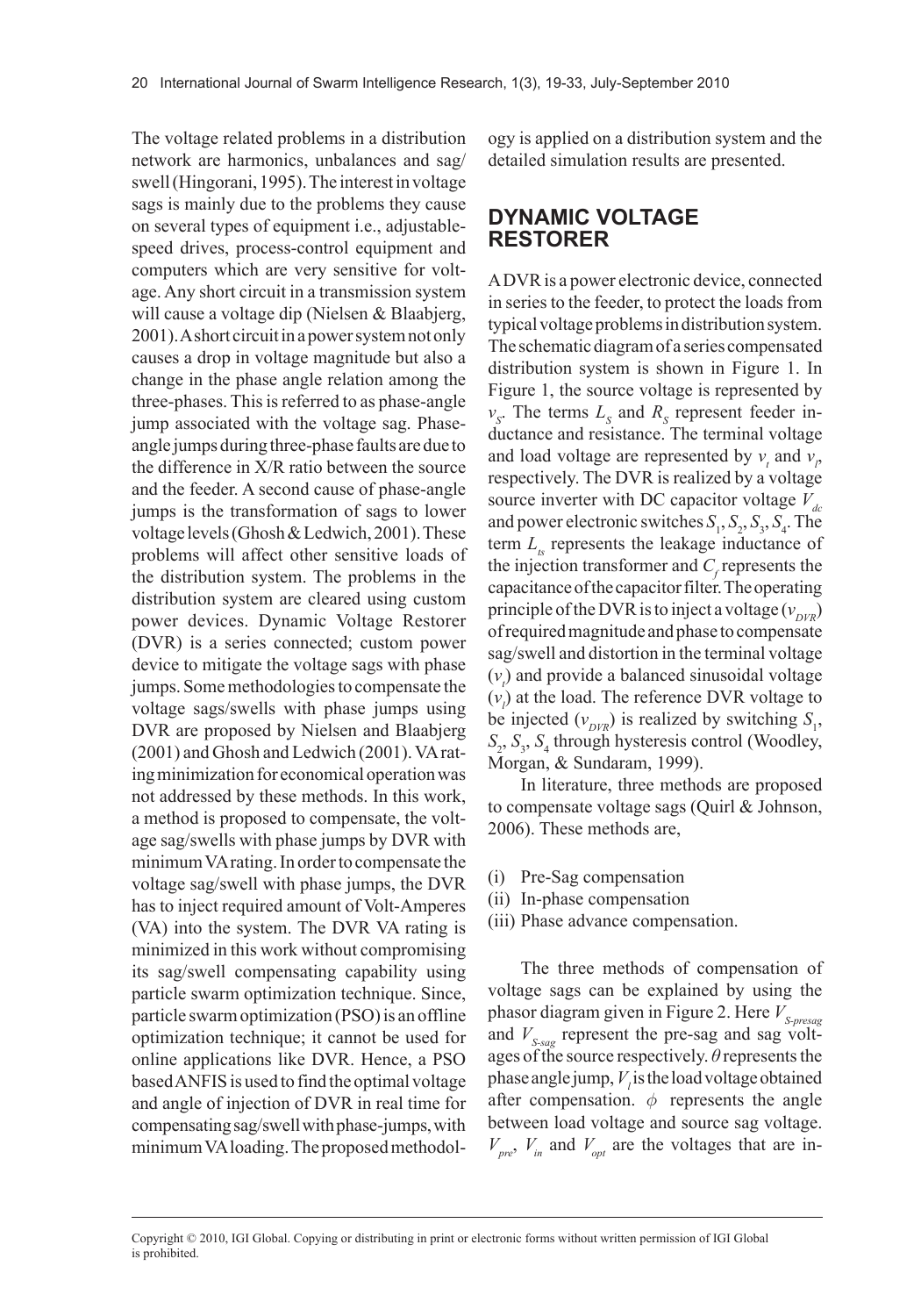13 more pages are available in the full version of this document, which may be purchased using the "Add to Cart" button on the product's webpage:

[www.igi-global.com/article/compensation-voltage-sags-](http://www.igi-global.com/article/compensation-voltage-sags-phase-jumps/46135?camid=4v1)

[phase-jumps/46135?camid=4v1](http://www.igi-global.com/article/compensation-voltage-sags-phase-jumps/46135?camid=4v1)

This title is available in InfoSci-Journals, InfoSci-Journal Disciplines Computer Science, Security, and Information Technology, InfoSci-Artificial Intelligence and Smart Computing eJournal Collection, InfoSci-Journal Disciplines Engineering, Natural, and Physical Science, InfoSci-Select. Recommend this product to your librarian: [www.igi-global.com/e-resources/library-](http://www.igi-global.com/e-resources/library-recommendation/?id=2)

[recommendation/?id=2](http://www.igi-global.com/e-resources/library-recommendation/?id=2)

# Related Content

## Utilizing Social Insect-Based Communities for Routing in Network-based Sensor Systems

Li-Minn Ang, Kah Phooi Seng and Adamu Murtala Zungeru (2016). International Journal of Swarm Intelligence Research (pp. 52-70). [www.igi-global.com/article/utilizing-social-insect-based-communities-for](http://www.igi-global.com/article/utilizing-social-insect-based-communities-for-routing-in-network-based-sensor-systems/163062?camid=4v1a)[routing-in-network-based-sensor-systems/163062?camid=4v1a](http://www.igi-global.com/article/utilizing-social-insect-based-communities-for-routing-in-network-based-sensor-systems/163062?camid=4v1a)

## The Computing of Digital Ecosystems

Gerard Briscoe and Philippe De Wilde (2012). Intelligent and Knowledge-Based Computing for Business and Organizational Advancements (pp. 258-275). [www.igi-global.com/chapter/computing-digital](http://www.igi-global.com/chapter/computing-digital-ecosystems/65798?camid=4v1a)[ecosystems/65798?camid=4v1a](http://www.igi-global.com/chapter/computing-digital-ecosystems/65798?camid=4v1a)